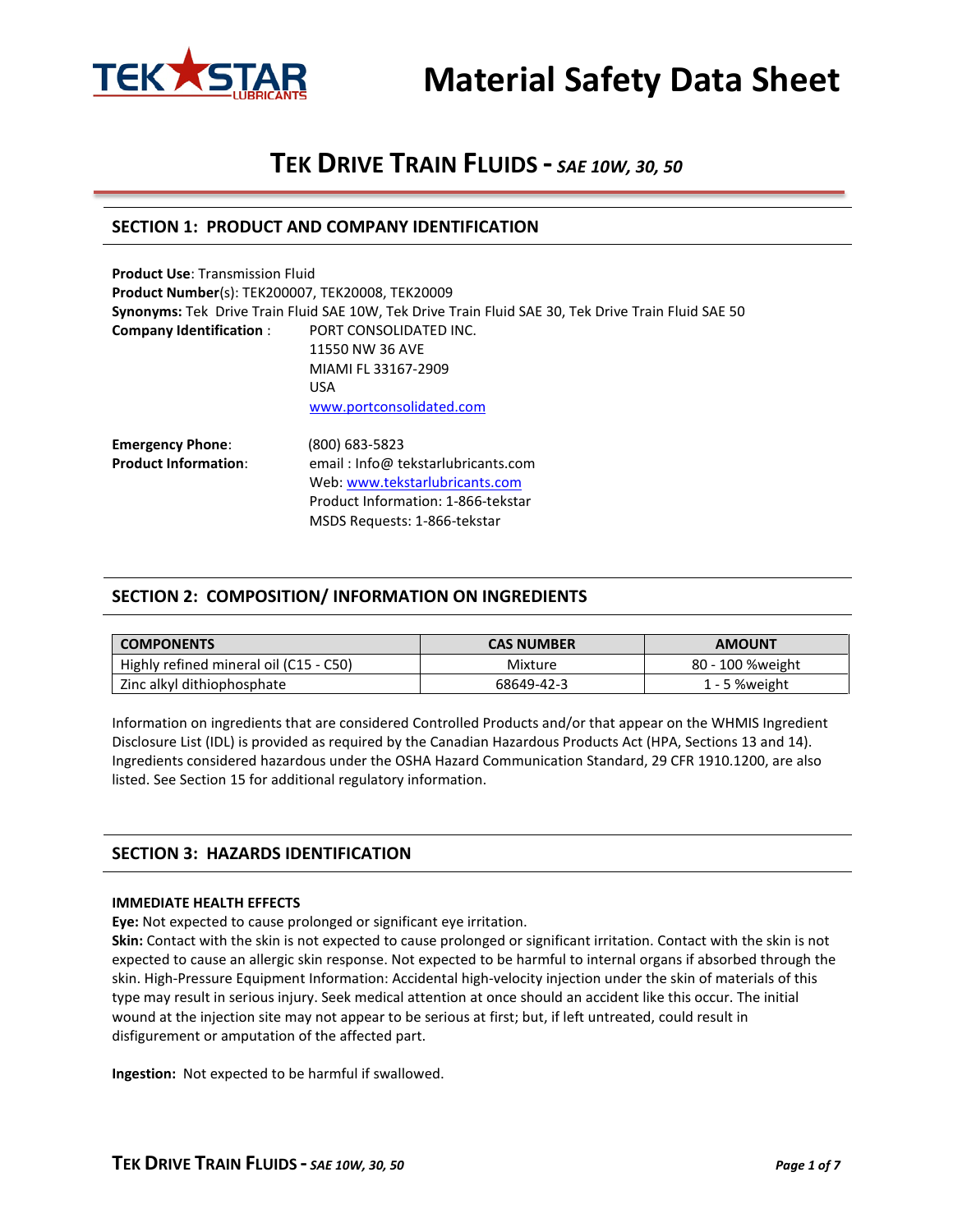

# **Material Safety Data Sheet**

# **TEK DRIVE TRAIN FLUIDS -** *SAE 10W, 30, 50*

**Inhalation:** Not expected to be harmful if inhaled. Contains a petroleum-based mineral oil. May cause respiratory irritation or other pulmonary effects following prolonged or repeated inhalation of oil mist at airborne levels above the recommended mineral oil mist exposure limit. Symptoms of respiratory irritation may include coughing and difficulty breathing.

# **SECTION 4: FIRST AID MEASURES**

**Eye:** No specific first aid measures are required. As a precaution, remove contact lenses, if worn, and flush eyes with water.

**Skin:** No specific first aid measures are required. As a precaution, remove clothing and shoes if contaminated. To remove the material from skin, use soap and water. Discard contaminated clothing and shoes or thoroughly clean before reuse.

**Ingestion:** No specific first aid measures are required. Do not induce vomiting. As a precaution, get medical advice. **Inhalation:** No specific first aid measures are required. If exposed to excessive levels of material in the air, move the exposed person to fresh air. Get medical attention if coughing or respiratory discomfort occurs.

**Note to Physicians:** In an accident involving high-pressure equipment, this product may be injected under the skin. Such an accident may result in a small, sometimes bloodless, puncture wound. However, because of its driving force, material injected into a fingertip can be deposited into the palm of the hand. Within 24 hours, there is usually a great deal of swelling, discoloration, and intense throbbing pain. Immediate treatment at a surgical emergency center is recommended.

# **SECTION 5: FIRE FIGHTING MEASURES**

Leaks/ruptures in high pressure system using materials of this type can create a fire hazard when in the vicinity of ignition sources (eg. open flame, pilot lights, sparks, or electric arcs).

#### **FLAMMABLE PROPERTIES:**

**Flashpoint:** (Cleveland Open Cup) 190 °C (374 °F) Minimum **Autoignition:** No Data Available **Flammability (Explosive) Limits (% by volume in air):** Lower: Not Applicable Upper: Not Applicable

**EXTINGUISHING MEDIA:** Use water fog, foam, dry chemical or carbon dioxide (CO2) to extinguish flames.

#### **PROTECTION OF FIRE FIGHTERS:**

Fire Fighting Instructions: This material will burn although it is not easily ignited. For fires involving this material, do not enter any enclosed or confined fire space without proper protective equipment, including self-contained breathing apparatus.

**Combustion Products:** Highly dependent on combustion conditions. A complex mixture of airborne solids, liquids, and gases including carbon monoxide, carbon dioxide, and unidentified organic compounds will be evolved when this material undergoes combustion.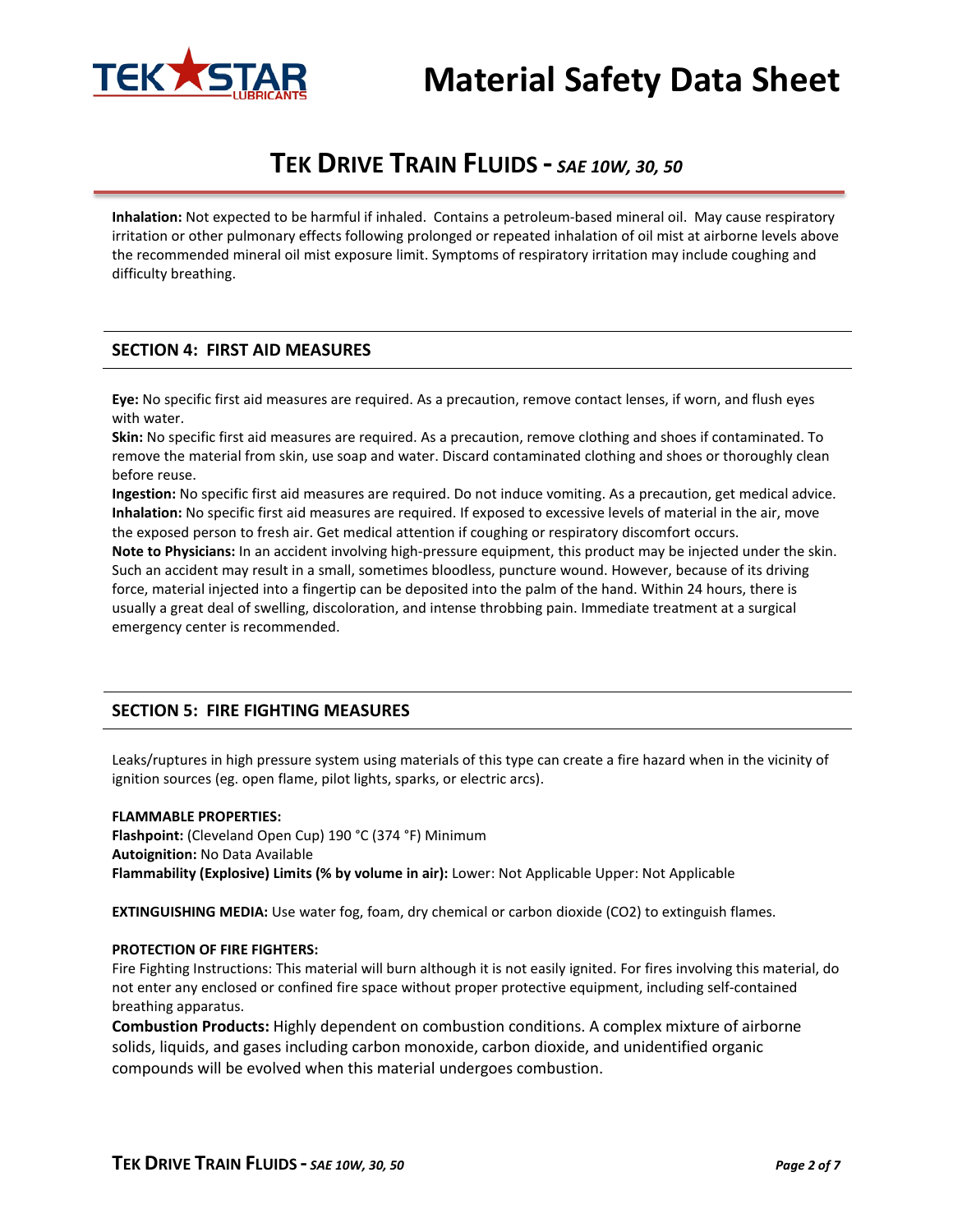



## **SECTION 6: ACCIDENTAL RELEASE MEASURES**

**Protective Measures:** Eliminate all sources of ignition in vicinity of spilled material.

**Spill Management:** Stop the source of the release if you can do it without risk. Contain release to prevent further contamination of soil, surface water or groundwater. Clean up spill as soon as possible, observing precautions in Exposure Controls/Personal Protection. Use appropriate techniques such as applying non-combustible absorbent materials or pumping. Where feasible and appropriate, remove contaminated soil. Place contaminated materials in disposable containers and dispose of in a manner consistent with applicable regulations. **Reporting:** Report spills to local authorities as appropriate or required.

## **SECTION 7: HANDLING AND STORAGE**

**Precautionary Measures:** DO NOT USE IN HIGH PRESSURE SYSTEMS in the vicinity of flames, sparks and hot surfaces. Use only in well ventilated areas. Keep container closed.

Keep out of the reach of children.

**General Handling Information**: Avoid contaminating soil or releasing this material into sewage and drainage systems and bodies of water.

**Static Hazard:** Electrostatic charge may accumulate and create a hazardous condition when handling this material. To minimize this hazard, bonding and grounding may be necessary but may not, by themselves, be sufficient. Review all operations which have the potential of generating and accumulating an electrostatic charge and/or a flammable atmosphere (including tank and container filling, splash filling, tank cleaning, sampling, gauging, switch loading, filtering, mixing, agitation, and vacuum truck operations) and use appropriate mitigating procedures. For more information, refer to OSHA Standard 29 CFR 1910.106, 'Flammable and Combustible Liquids', National Fire Protection Association (NFPA 77, 'Recommended Practice on Static Electricity', and/or the American Petroleum Institute (API) Recommended Practice 2003, 'Protection Against Ignitions Arising Out of Static, Lightning, and Stray Currents'.

**Container Warnings:** Container is not designed to contain pressure. Do not use pressure to empty container or it may rupture with explosive force. Empty containers retain product residue (solid, liquid, and/or vapor) and can be dangerous. Do not pressurize, cut, weld, braze, solder, drill, grind, or expose such containers to heat, flame, sparks, static electricity, or other sources of ignition. They may explode and cause injury or death. Empty containers should be completely drained, properly closed, and promptly returned to a drum reconditioned or disposed of properly.

# **SECTION 8: EXPOSURE CONTROLS/PERSONAL PROTECTION**

#### **GENERAL CONSIDERATIONS:**

Consider the potential hazards of this material (see Section 3), applicable exposure limits, job activities, and other substances in the work place when designing engineering controls and selecting personal protective equipment. If engineering controls or work practices are not adequate to prevent exposure to harmful levels of this material, the personal protective equipment listed below is recommended. The user should read and understand all instructions and limitations supplied with the equipment since protection is usually provided for a limited time or under certain circumstances.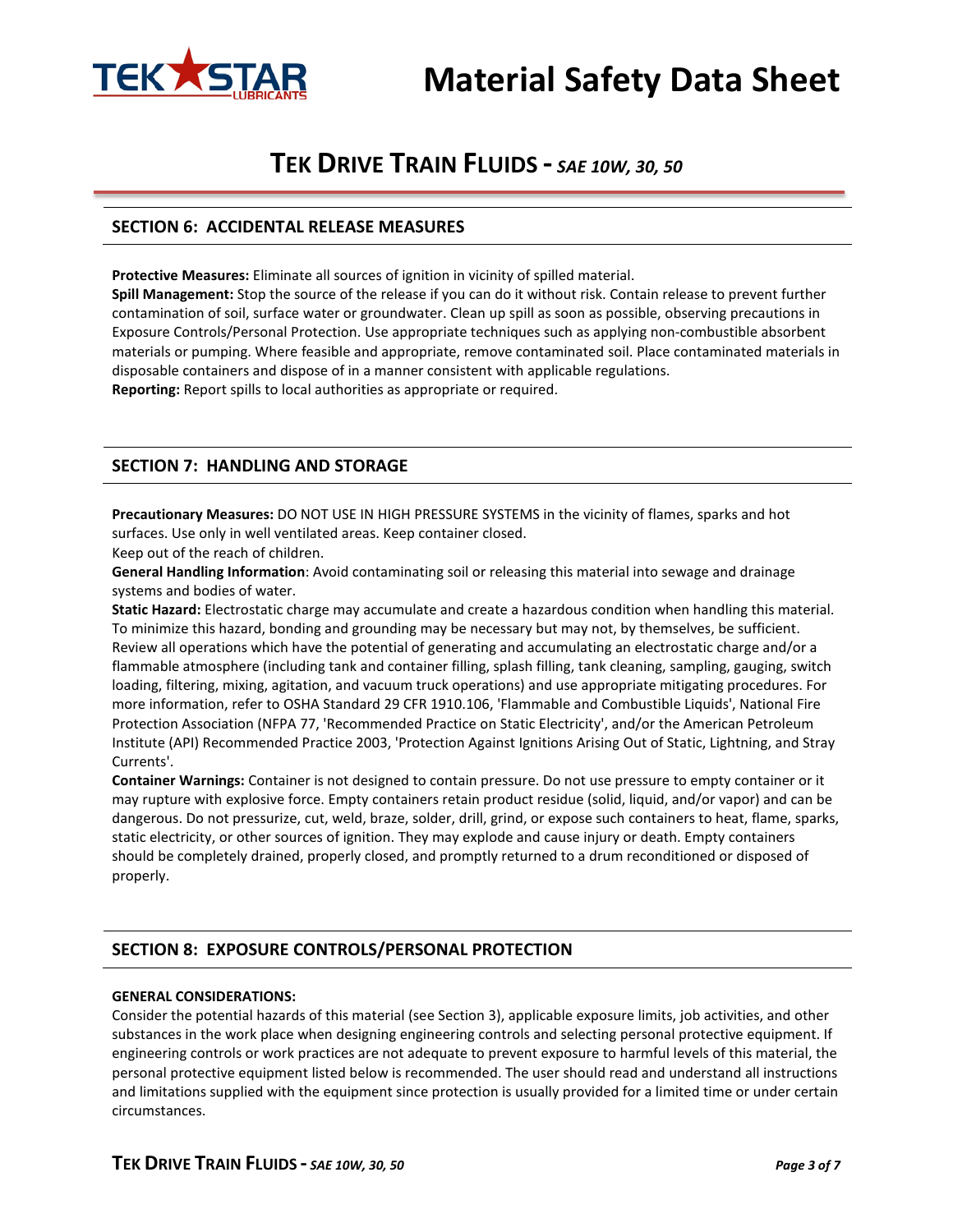

#### **ENGINEERING CONTROLS:**

Use in a well-ventilated area.

#### **PERSONAL PROTECTIVE EQUIPMENT**

**Eye/Face Protection:** No special eye protection is normally required. Where splashing is possible, wear safety glasses with side shields as a good safety practice.

**Skin Protection:** No special protective clothing is normally required. Where splashing is possible, select protective clothing depending on operations conducted, physical requirements and other substances in the workplace. Suggested materials for protective gloves include: 4H (PE/EVAL), Nitrile Rubber, Silver Shield, Viton. **Respiratory Protection:** No respiratory protection is normally required.

If user operations generate an oil mist, determine if airborne concentrations are below the occupational exposure limit for mineral oil mist. If not, wear an approved respirator that provides adequate protection from the measured concentrations of this material. For air-purifying respirators use a particulate cartridge.

Use a positive pressure air-supplying respirator in circumstances where air-purifying respirators may not provide adequate protection.

#### **Occupational Exposure Limits:**

| Component                              | Country/<br>Agency | <b>TWA</b> | <b>STEL</b>       | <b>Ceiling</b> | <b>Notation</b>                       |
|----------------------------------------|--------------------|------------|-------------------|----------------|---------------------------------------|
| Highly refined mineral oil (C15 - C50) | <b>ACGIH</b>       | 5 mg/m $3$ | $10 \text{ mg/m}$ | $- -$          | $\hspace{0.05cm}$ – $\hspace{0.05cm}$ |

Note: State and local agencies may have established more stringent limits. Consult local agencies for further information.

# **SECTION 9: PHYSICAL AND CHEMICAL PROPERTIES**

#### **Attention: the data below are typical values and do not constitute a specification.**

**Color:** Varies depending on specification **Physical State:** Liquid **Odor:** Petroleum odor **pH:** Not Applicable **Vapor Pressure:** <0.01 mmHg @ 37.8 °C (100 °F) **Vapor Density (Air = 1):** >1 **Boiling Point:** >315°C (599°F) **Solubility:** Soluble in hydrocarbons; insoluble in water **Freezing Point:** Not Applicable **Specific Gravity:** 0.88 - 0.91 @ 15.6°C (60.1°F) / 15.6°C (60.1°F) **Density:** 0.87 - 0.89 kg/l @ 15°C (59°F) **Viscosity:** 6 - 26 mm2/s @ 100°C (212°F) **Evaporation Rate:** No Data Available **Odor Threshold:** No Data Available **Coefficient of Water/Oil Distribution:** No Data Available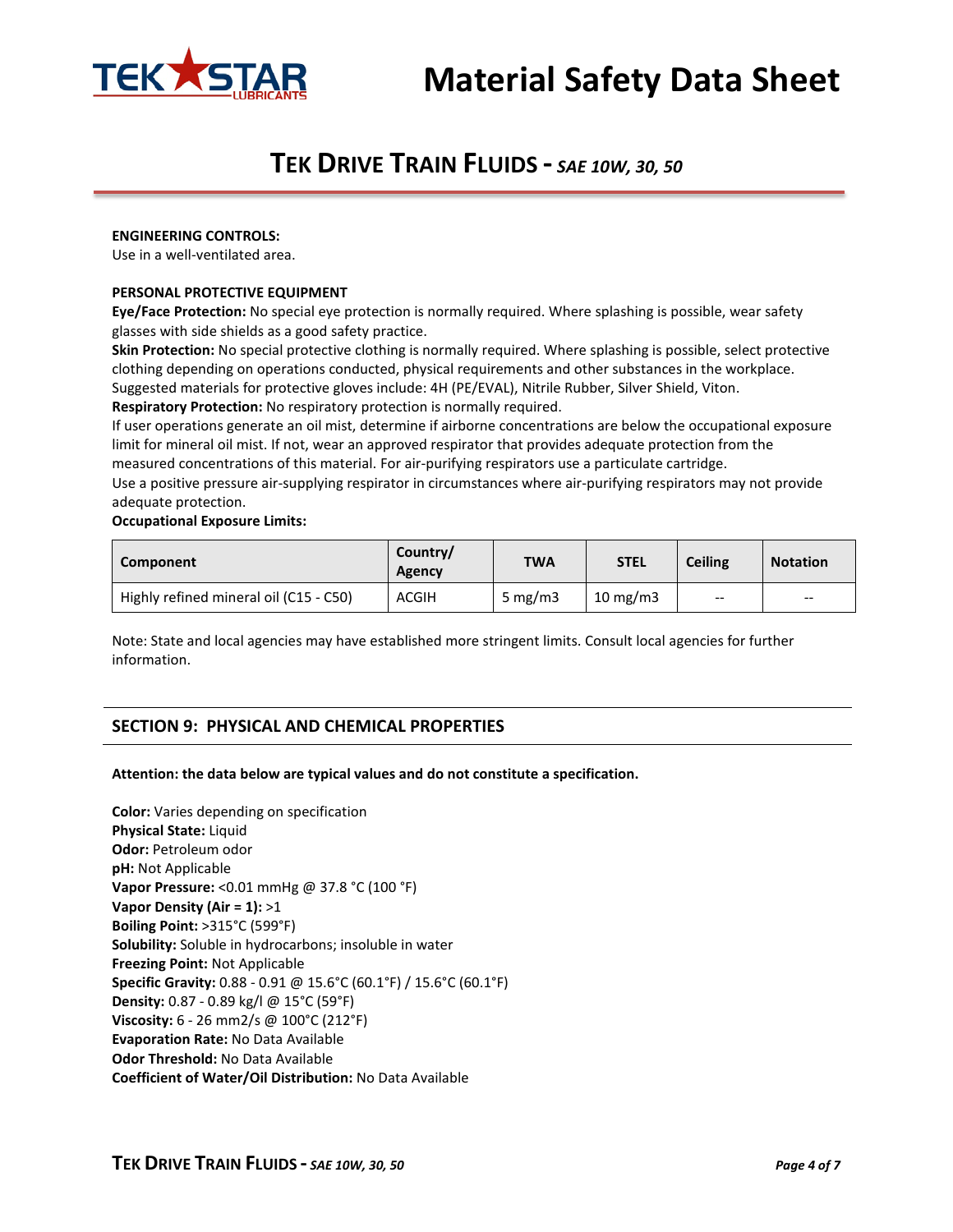



# **SECTION 10: STABILITY AND REACTIVITY**

**Chemical Stability:** This material is considered stable under normal ambient and anticipated storage and handling conditions of temperature and pressure.

**Incompatibility With Other Materials:** May react with strong acids or strong oxidizing agents, such as chlorates, nitrates, peroxides, etc.

**Hazardous Decomposition Products:** None known (None expected) **Hazardous Polymerization:** Hazardous polymerization will not occur. **Sensitivity to Mechanical Impact**: No.

# **SECTION 11: TOXICOLOGICAL INFORMATION**

#### **IMMEDIATE HEALTH EFFECTS**

**Eye Irritation:** The eye irritation hazard is based on evaluation of data for similar materials or product components. **Skin Irritation:** The skin irritation hazard is based on evaluation of data for similar materials or product components.

**Skin Sensitization:** The skin sensitization hazard is based on evaluation of data for similar materials or product components.

**Acute Dermal Toxicity:** LD50: >5g/kg (rabbit). The acute dermal toxicity hazard is based on evaluation of data for similar materials or product components.

**Acute Oral Toxicity:** LD50: >5 g/kg (rat). The acute oral toxicity hazard is based on evaluation of data for similar materials or product components.

**Acute Inhalation Toxicity:** The acute inhalation toxicity hazard is based on evaluation of data for similar materials or product components. For additional information on the acute toxicity of the components, call the technical information center.

#### **ADDITIONAL TOXICOLOGY INFORMATION:**

This product contains petroleum base oils which may be refined by various processes including severe solvent extraction, severe hydrocracking, or severe hydrotreating. None of the oils requires a cancer warning under the OSHA Hazard Communication Standard (29 CFR 1910.1200). These oils have not been listed in the National Toxicology Program (NTP) Annual Report nor have they been classified by the

International Agency for Research on Cancer (IARC) as; carcinogenic to humans (Group 1), probably carcinogenic to humans (Group 2A), or possibly carcinogenic to humans (Group 2B). These oils have not been classified by the American Conference of Governmental Industrial Hygienists (ACGIH) as: confirmed human carcinogen (A1), suspected human carcinogen (A2), or confirmed animal carcinogen with unknown relevance to humans (A3).

### **SECTION 12: ECOLOGICAL INFORMATION**

#### **ECOTOXICITY**

This material is not expected to be harmful to aquatic organisms. The ecotoxicity hazard is based on an evaluation of data for the components or a similar material.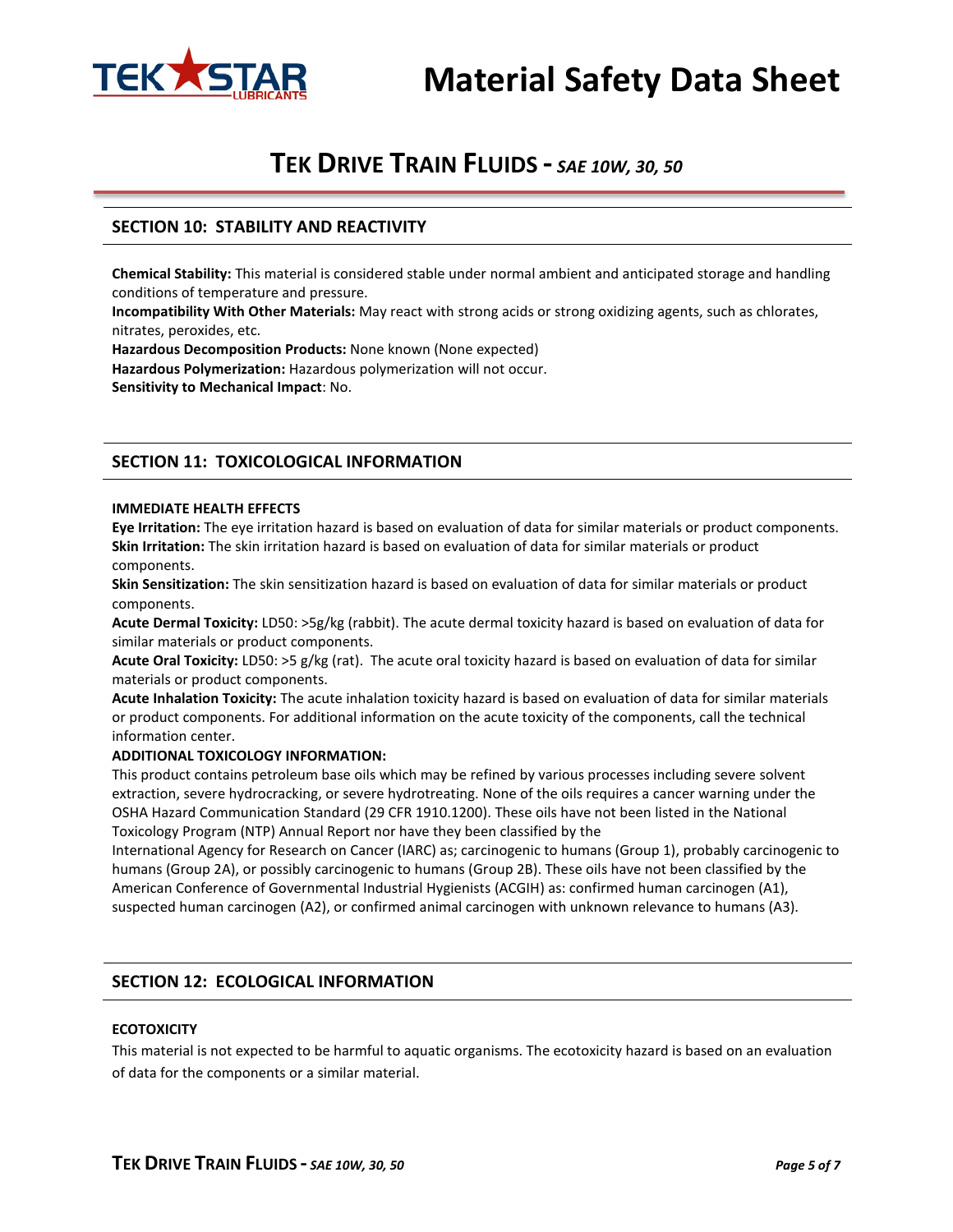

# **Material Safety Data Sheet**

# **TEK DRIVE TRAIN FLUIDS -** *SAE 10W, 30, 50*

#### **ENVIRONMENTAL FATE**

**Ready Biodegradability:** This material is not expected to be readily biodegradable. The biodegradability of this material is based on an evaluation of data for the components or a similar material.

# **SECTION 13: DISPOSAL CONSIDERATIONS**

Use material for its intended purpose or recycle if possible. Oil collection services are available for used oil recycling or disposal. Place contaminated materials in containers and dispose of in a manner consistent with applicable regulations. Contact your sales representative or local environmental or health authorities for approved disposal or recycling methods.

# **SECTION 14: TRANSPORT INFORMATION**

The description shown may not apply to all shipping situations. Consult 49CFR, or appropriate Dangerous Goods Regulations, for additional description requirements (e.g., technical name) and mode-specific or quantity-specific shipping requirements.

**TC Shipping Description:** NOT REGULATED AS DANGEROUS GOODS FOR TRANSPORTATION UNDER TDG REGULATIONS

**IMO/IMDG Shipping Description:** PETROLEUM LUBRICATING OIL; MAY BE REGULATED AS DANGEROUS GOODS FOR TRANSPORT UNDER THE IMDG CODE

**ICAO/IATA Shipping Description:** PETROLEUM LUBRICATING OIL; NOT REGULATED AS DANGEROUS GOODS FOR TRANSPORT UNDER ICAO TI OR IATA DGR

**DOT Shipping Description:** PETROLEUM LUBRICATING OIL, NOT REGULATED AS A HAZARDOUS MATERIAL FOR TRANSPORTATION UNDER 49 CFR **Additional Information:** NOT HAZARDOUS BY U.S. DOT. ADR/RID HAZARD CLASS NOT APPLICABLE.

### **SECTION 15: REGULATORY INFORMATION**

#### **REGULATORY LISTS SEARCHED:**

01-1=IARC Group 1 01-2A=IARC Group 2A 01-2B=IARC Group 2B 35=WHMIS IDL

No components of this material were found on the regulatory lists above.